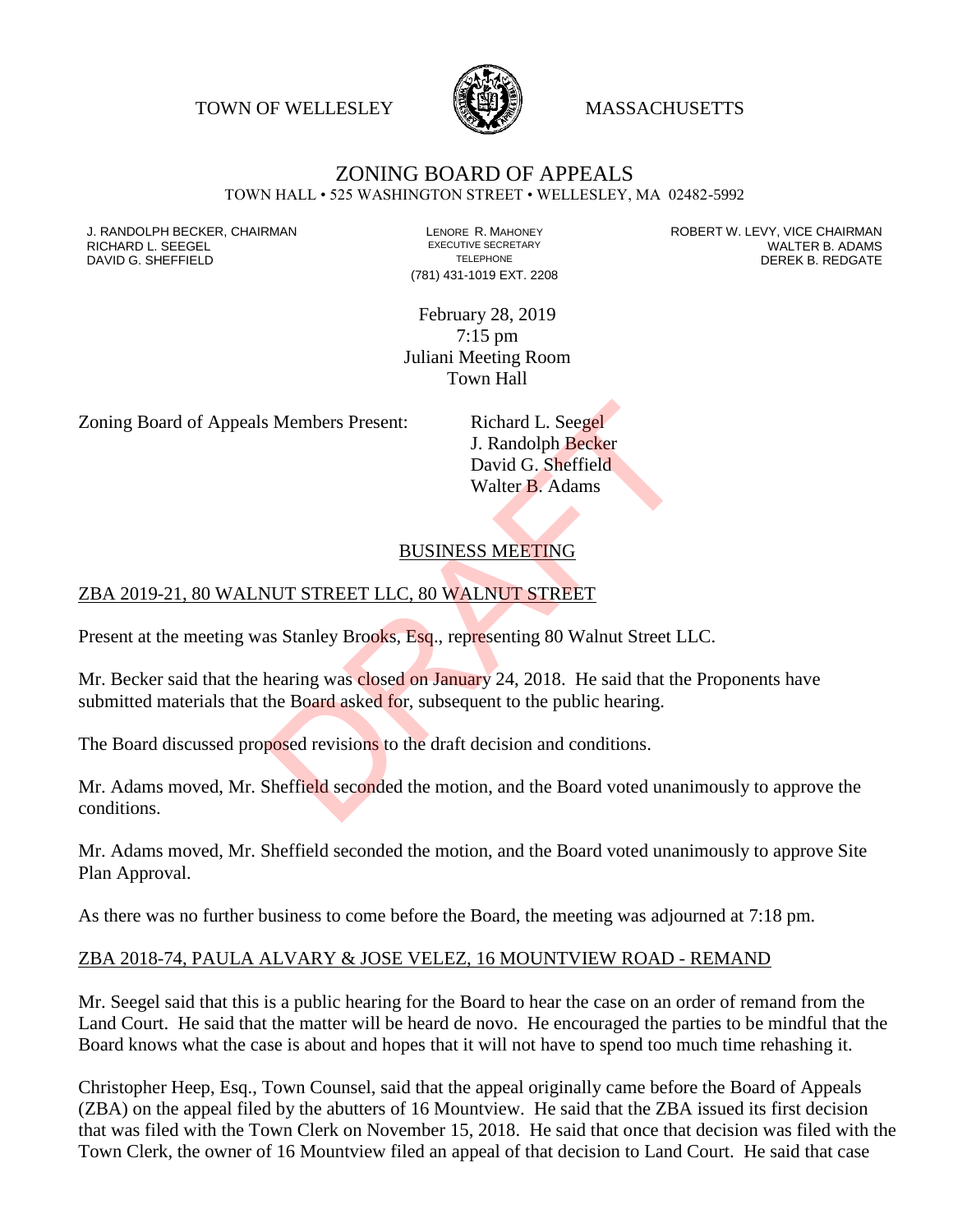was at Land Court for a brief period of time before the Land Court ordered a remand of the case back to ZBA. He said that the remand was ordered for the purpose of allowing the ZBA to reconsider its initial decision and to consider new information, should it be submitted, that can be factored into a reconsidered decision from what it did the first time around. He said that the Land Court's order says that the hearing will be de novo and also says that the Board can consider all information that has been previously submitted to it. He said that taking the two parts together, his interpretation is that any new information can come from anyone present at the hearing who wants to present, and information that was already presented, either through testimony or documents submitted for the record, is already part of the record for the remand hearing. He said that there is no need to re-state things that have already been stated or to re-submit documents that the ZBA already has as part of its file.

Mr. Seegel said that the Board received since its last decision two letters from Testa Engineering that say the same thing except that the first one was incorrectly addressed to an attorney, whereas it should have been addressed to the ZBA. He said that the Board received two plans that were referred to in the letters, one is dated 11/4/18 and the other is dated 1/23/19. He said that the first is an exhibit plan of the stone wall locations and the second is a topographic plan of the 16 Mountview property.

Mr. Heep said that while the case was in litigation in Land Court, the owner of 16 Mountview, through Counsel, shared some documents with him because they were in Court. He said that some of that information was ultimately intended to reach the Board member but because it was in litigation. He said that they asked that the letters from the Engineer be re-addressed to the Board. He said that while they were in Land Court they had one conference with Judge Vhay talked about the case and the Board's decision on the appeal. He said that Judge Vhay talked said that the decision denied the Appellant's appeal with respect to finding a violation of the Building Code or of the Zoning Bylaw (ZBL). He said that it then went on to order the revocation of the Certificate of Occupancy (CO) for the house at 16 Mountview. He said that the Judge expressed some concern that revocation of the CO was based on findings of the Board related to Building Code and not of the ZBL, given that the first part had not granted the Appeal under the bylaw itself. He said that the Judge went on to question whether the Land Court had jurisdiction to consider an appeal of a decision that had been based primarily on matters concerning the Building Code. He said that Judge Vhay, without ruling on it, expressed the opinion that the Land Court does not have jurisdiction over strictly Building Code issues and the **ZBA similarly** did not. Mr. Heep said that the review of the Appeal, based on what he heard from the Land Court, consideration of this Appeal should be focused as heavily as possible on the ZBL. the case was in litigation in Land Court, the owner of 16<br>cuments with him because they were in Court. He said tly<br>intended to reach the Board member but because it was<br>from the Engineer be re-addressed to the Board. He sa

Present at the public hearing were David Himmelberger, Esq., representing the Appellant, Jose Velez, the Appellant, and Kevin Smith, Esq., representing the owner of 16 Mountview Road.

Mr. Himmelberger argued that the materials that were submitted to the Board since the last hearing should be give very little weight, if any. He said that in reviewing any documentary evidence submitted to the Board, the Board cannot suspend common sense or reality. He said that the Board has to look at the totality of the facts.

Mr. Himmelberger said that in Richard Testa's letter, he asserts that the base of the retaining wall is not supported on any organic material. Mr. Himmelberger said that he believes that the Board is entitled to rely upon the photographs previously submitted by the Petitioner that documented that the retaining wall is sitting on the roots of a significant tree. He said that, when confronted with that anomaly, the Board is entitled to reject the letter and further, it calls into question the accuracy and integrity of anything that Mr. Testa has said. He said that Mr. Testa identified early on that the wall should not sit on any organic material and said that he would personally inspect to ensure that it did not. He said that clearly that is not the case.

Mr. Seegel questioned how that issue relates to applying the ZBL, not the Building Code. Mr. Himmelberger said that it is more to attack the credibility of the letter that says that this is a wall that was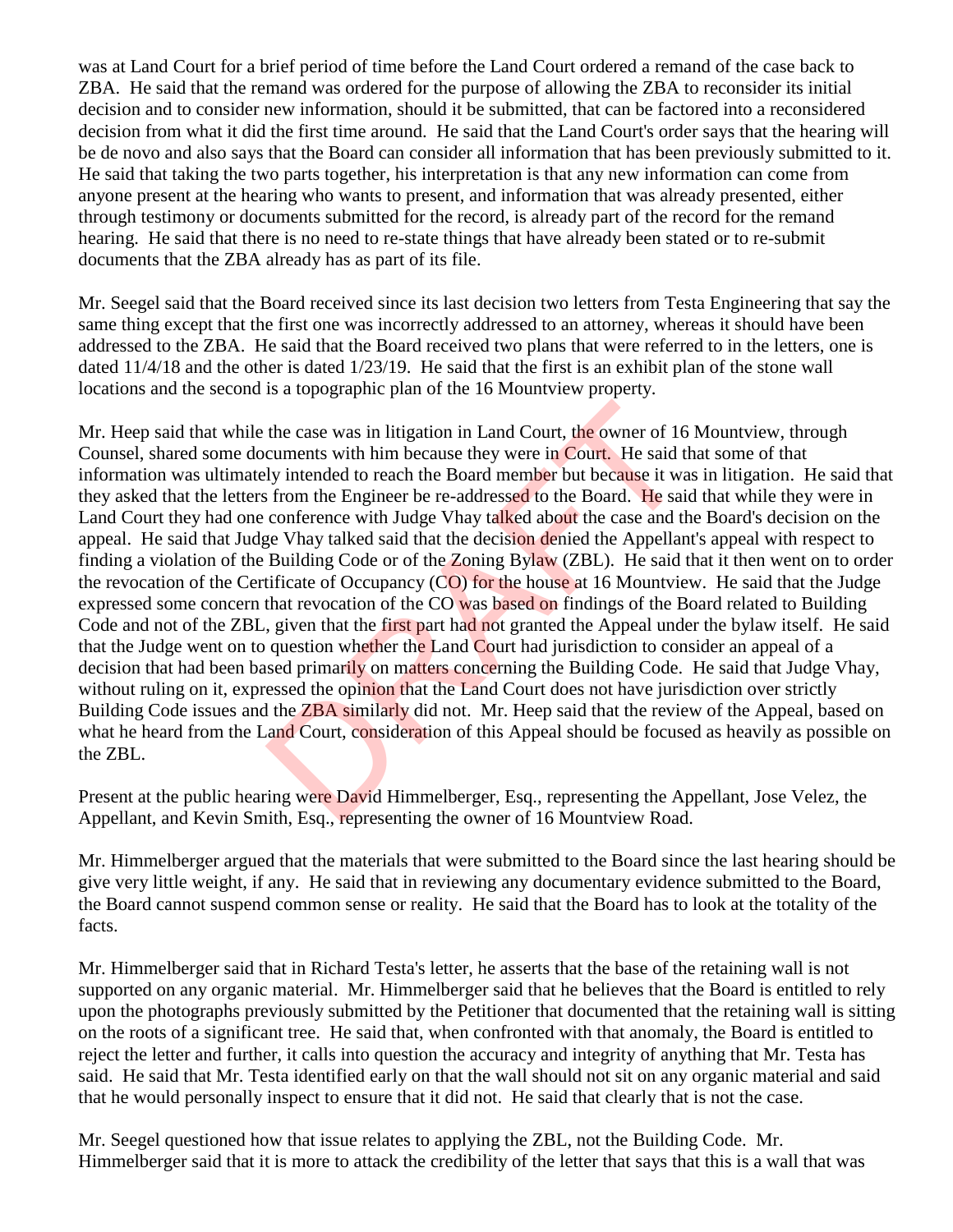built in compliance with applicable ZBL. He said that it is the case that retaining walls in excess of four feet may not be located within 10 feet of the property line. He said that there is no dispute that this retaining wall is within 18 inches to two feet of the property line.

Mr. Himmelberger said that the height of a wall is computed from the base to the top. He said that if a wall is installed on a slope, it does not have a level base. He said that because the wall is sitting on a slope that is eroding, if you measure down the face of the wall, you do not get to the bottom of the block wall but several inches more. He said that Mr. Velez was out there today and took photos showing that now there are portions of the wall that are 50 inches, given the fact that there is no base under the edge of the wall. He said that because the wall is on a slope that has eroded, it measurement does not hit the ground until four inches further than if it was sitting on level ground. He entered the photographs into the record.

Mr. Seegel said that the only piece of evidence before the Board that is expert evidence is the letter from Mr. Testa, who is a Structural Engineer. He said that the Board, unless it has other evidence, has a right to rely on that letter. Mr. Himmelberger said that he may be an expert engineer but he is not an expert on the ZBL. Mr. Himmelberger said that he did not think that Mr. Testa's assertion that wall is compliant with applicable ZBL has any greater weight than any other individual because he is not an expert of the application of Wellesley's ZBL. He said that he believes that the Board can take the photographic evidence and can hear testimony from his client that, given the fact that there is erosion because it is built on a slope, the face of the wall is taller that the actual block itself, as measured by the **ZBL**.

Mr. Himmelberger said that the photographs and documentation that was previously submitted show that the retaining wall constructed on the Mountview property is 1.5 feet from the property line and about two to three feet from another retaining wall on his client's property that is two to three feet tall. He said that the ZBL discusses measurement of retaining walls and terracing where the distance between the two walls must be two times the height of the higher of the two walls to be considered to be separate. He said that based on the terracing definition, this wall is in excess of four feet. Mr. Adams asked if it is Mr. Himmelberger's position that the property owner at 16 Mountview is bound by the fact that there is an existing retaining wall on an abutting property and that the conditions on the abutting property would impact their ability to put in a retaining wall on their own property. Mr. Himmelberger said that there is nothing in the ZBL that says anything to the contrary. He said that it does not talk about terracing only on one property or that terracing cannot cross property lines. Mr. Adams said that the ZBL typically applies to a specific property and not abutting properties. Mr. Himmelberger said that in this instance there is nothing in the retaining wall bylaw that precludes it being applied as he is suggesting it should be applied. Mr. Seegel said that he did not think that this approach is practical. ght than any other individual because he is not an expert<br>d that he believes that the Board can take the photograph<br>that, given the fact that there is erosion because it is buil<br>al block itself, as measured by the ZBL.<br>hat

Mr. Himmelberger said that he believes that the rip rap to the right of the concrete block wall is also a retaining wall. He said that at least one member at the previous hearing felt that stacked boulders might not constitute a retaining wall. He said that there is nothing in the bylaw to compel that conclusion. He said that they previously submitted documentation that showed a four foot square being unable to be held in a vertical position on the rip rap because the rip rap has a pitch that is steeper than 1:1 over the first four feet. He said that the plans that were submitted by the builder assert that there is less a than 1:1 from the top to the bottom, ignoring that across the base of the wall there are elevations and pitches that are in violation in that they do comprise a retaining wall. He said that, in determining whether a wall is a 1:1 slope, one takes that bottom and takes the top and averages it. He said that you have to look to see whether or not the wall as constructed is greater than four feet retaining unbalanced fill, which is a condition that is shown by the four foot square.

Mr. Himmelberger said that it was previously submitted that the Petitioner's engineer asserted that the wall fails to meet industry standards. He said that the case is before the Board because the wall failed and it was the subject of a stop work order issued by the Building Inspector that required that after completion of all work, the stabilization engineer, Mr. Testa, submit a final written report that includes the stabilization and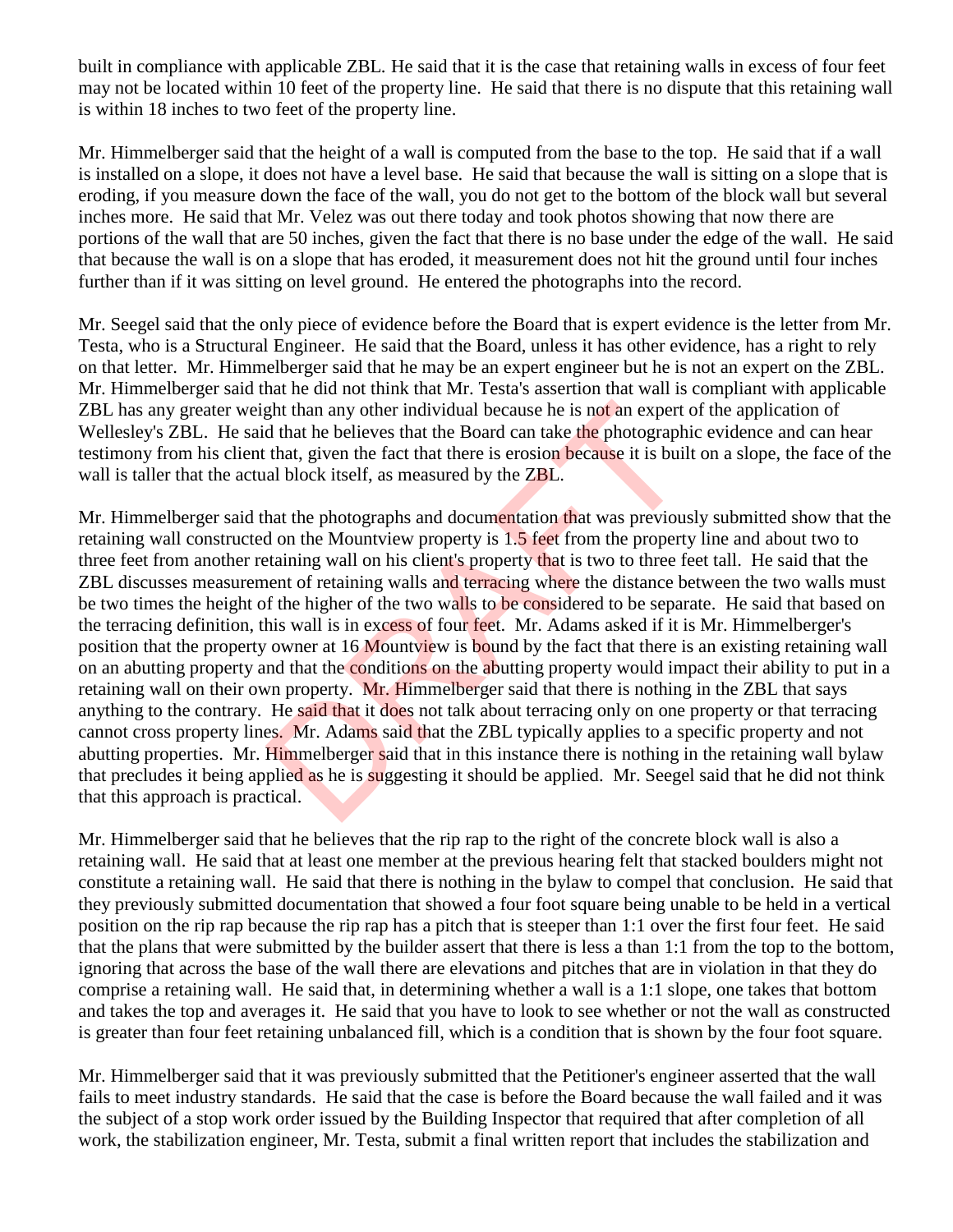engineer's certification that the inspection area is stable, safe and presents no current or future risk to the safety of the public.

Mr. Himmelberger said that the wall is actively in the process of failing again. He said that some members of the panel have been out there and seen the erosion and the fact that the walls are bulging out, and have seen the gaps that are developing between the blocks as they bulge out. He said that it is an extremely unsafe condition. He said that there is sufficient evidence by which the Board can conclude that the wall, as presently constructed, be it the concrete wall with the eroded base or the rip rap wall that is in excess of 1:1 over a four foot section is in violation of the retaining wall bylaw. He said that the previous Board was sufficiently appalled by the poor construction and that was how it reached the decision that it reached. He said that the Board has the ability to find that, based on how the ZBL requires a wall to be measured, the height of the wall is taller than just the exposed face of the concrete block. He said that the builder's engineer said that the height of the block wall itself is four feet. He said that the Board can find that terracing can be applied here but it need not be applied for the Board to reach the conclusion that the height of the wall from the top to the bottom soil, not the base of the exposed block, is greater than four feet and within 10 feet of property line and is in violation. He said that the stacked rock to the right is also at the property line, greater than four feet in retainage and is not retaining balanced fill, which the Building Inspector has determined as a 1:1 slope. He said that a four foot square cannot be applied, which they content as evidence that of a wall in excess of four feet. He said that the photographs show the four foot measuring stick being held against some of the rip rap and the gap at the base of the block wall. He urged that the Board find a violation of the retaining wall bylaw. He said that the wall should never have been rebuilt as it was the first time, which resulted in a catastrophic failure and will fail again. He said that the Board has the ability, based on the retaining wall bylaw, to find that it is taller than four feet within 10 feet of the property line and must be remedied. In four feet in retainage and is not retaining balanced fill,<br>as a 1:1 slope. He said that a four foot square cannot be<br>of a wall in excess of four feet. He said that the photogra<br>ld against some of the rip rap and the gap

Mr. Himmelberger said that Mr. Velez is willing to attest that the measurement tools that he used today accurately reflects the current conditions and that the photographs corroborate the evidence.

Mr. Adams said that the photographs and the Retaining Wall Section Detail, S.1, dated 1/10/19, stamped by Richard Testa, show the condition that Mr. Himmelberger talked about. He said that it measures the retaining wall to a distance of four feet but at the face of the retaining wall there is a space that is not a dimensioned measurement but is clearly a space below the base of the retaining wall. He said that shows that the retaining wall is more than four feet in height. He said that they certified that the distance from the bottom edge of the retaining wall which is shown as above grade to the top of the retaining wall is four feet but there is a space that he could not measure specifically. Mr. Seegel said that the bottom stone appears to resting on the ground. Mr. Adams said that it is resting on the ground at the back but not at the front. He said that the measurement is at the grade at the front of the retaining wall to the top of the three block wall section.

Mr. Adams said that there is another letter from SFC Engineering referenced a survey prepared by Framingham Survey Consultants dated 11/2/18. He said that the Board has two slope details, both of which are dated 2/4/19. He said that the letter provided by SFC does not reference the new drawings. Mr. Seegel said that the SFC letter was sent to Mr. Grant on December 12, 2018, after the close of the hearing. He said that the most important thing set forth in that letter is that SFC Engineering originally was of the opinion that the slope was well and constructed and met the design requirements but the slope was modified and failed, which invalidated their prior letter. He said that SFC stated that it is their opinion that the slope and wall have been repaired back to the original design conditions, that they visited the site and observed the design conditions, which were reviewed by Framingham Survey Consultants. He said that the Board received a letter dated 2/27/19 that stated that the work was done according to the plans and specification and in accordance with applicable zoning bylaw. He said that is the only expert evidence that the Board has on that issue.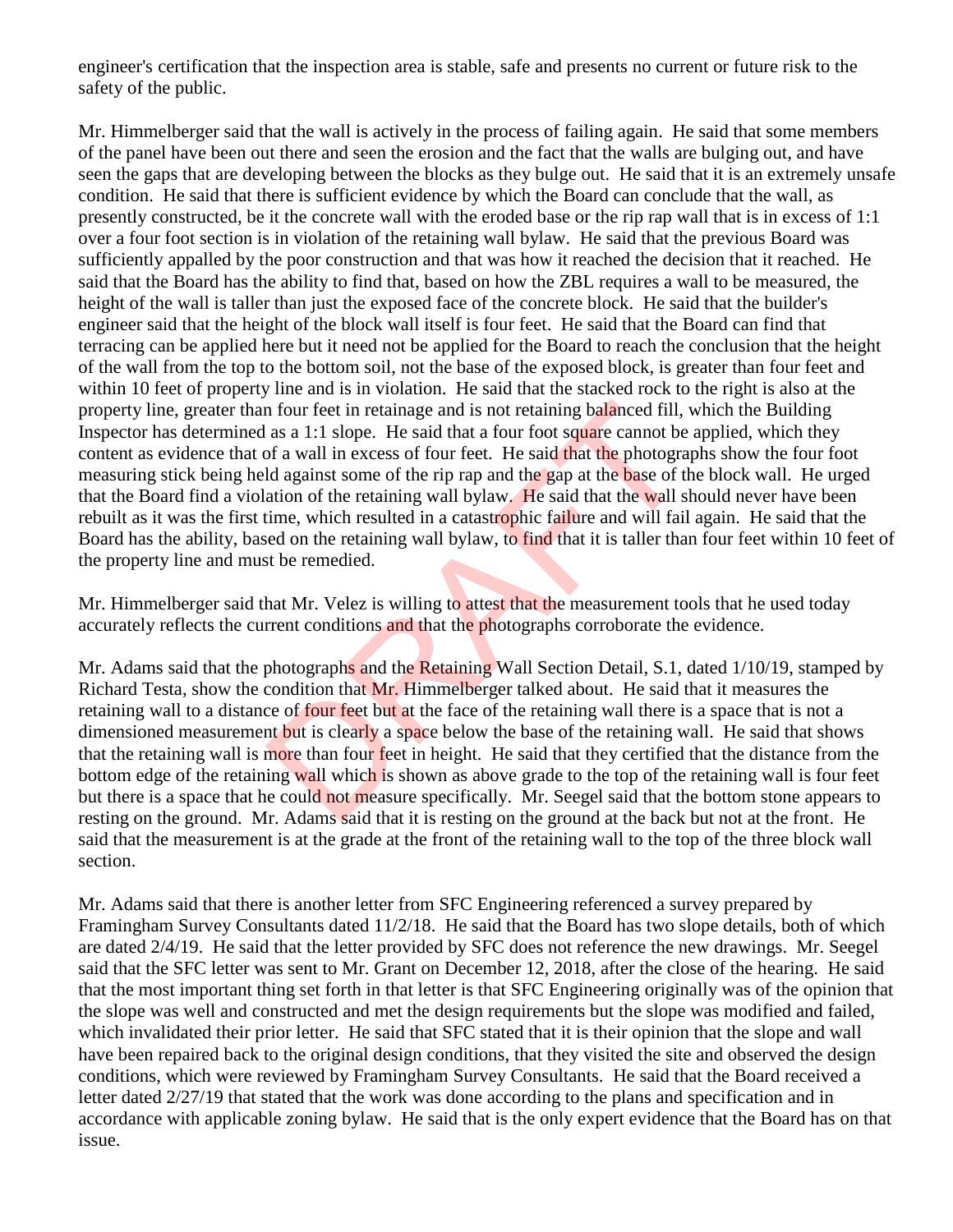Mr. Seegel questioned whether Mr. Testa's 1/10/19 plan meant to show the wall on the black line. Mr. Himmelberger said that the photographs are the most compelling evidence and they clearly show the void. Mr. Becker questioned whether, using Mr. Himmelberger's logic, that any wall in town would be in violation if a void occurs after a bad storm, unless it was moved back to 10 feet. Mr. Himmelberger said that it is highly unusual to build a retaining wall on a slope without a proper base. Mr. Seegel said that the Engineer's letter says that the wall was built in accordance with the ZBL. Mr. Himmelberger said that Mr. Testa is not an expert on the ZBL. He said that Arthur Cabral, Coweeset Engineering, said that it was not built to industry standards. Mr. Adams said that Mr. Cabral observed the wall after it was rebuilt. Mr. Himmelberger said that the wall, as originally designed, showed it resting on a three inch concrete leveling pad. He said that plan was stamped by Mr. Testa. He said that when he and his client pointed out that there was no concrete leveling pad, Mr. Testa erased the three inch levelling pad. He said that you can still the 3.5 inch reference on the plan next to existing grade. He questioned how a wall could be installed on a slope of dirt. Mr. Seegel confirmed that Mr. Cabral's letter is from August. Mr. Himmelberger said that there has been no work done since August.

Mr. Adams said that Mr. Testa's S.1 Retaining Wall Section makes some reference to the rip rap but does not give details about it other than alleging that it has a three foot depth of rip rap. He said that it only references the retaining wall itself and does not defend any specific details about the rip rap, whereas the two land surveys are only referencing the rip rap and make no representations about the retaining wall itself.

Mr. Himmelberger said that on Plan S.1, Mr. Testa talks about a two foot plus gravel backfill. He said that the May 29, 2018 status report from Mr. Testa details the reconstruction of the wall and there is no mention of gravel backfill. He said that the blocks are 24 inches deep. He said that they have photographs that show a 30 inch depth on the measuring tape because there is a void behind it. Mr. Adams confirmed that Mr. Himmelberger was questioning the reliability of Mr. Testa's statements. Mr. Himmelberger said that if there was gravel backfill, it would be spilling out of the two inch plus gaps between. r than alleging that it has a three foot depth of rip rap. He<br>nd does not defend any specific details about the rip rap,<br>ing the rip rap and make no representations about the ret.<br>hat on Plan S.1, Mr. Testa talks about a

Mr. Smith said that he was representing Mr. Behrend. He said that he did not believe that this de novo review is a total do over. He said that the only issue that was appealed to Land Court was whether this Board had the authority to direct the Building Inspector to revoke the CO.

Mr. Smith said that Mr. Testa was a third party engineer who was hired at the direction of the Building Inspector. He said that Mr. Testa had never worked with Mr. Behrend before. He said that Mr. Testa is a registered engineer who submitted documents to the Building Inspector certifying what had been done. He said that he inspected the work as it was being done and after it was done and made a representation to the Building Inspector that it was done in accordance with industry standards, plans and specifications.

Mr. Smith said that they were at Land Court and after numerous conversations with Town Counsel, he said that he asked Mr. Testa to go back out to inspect the whole area. He said that Mr. Testa went to the property in early January and wrote a letter that was subsequently supplemented at the request of Mr. Heep. He said that Mr. Testa is an engineer who looked at this and made a certification. He said that Mr. Himmelberger presented photographs but an engineer has gone out there as recently as January of 2019 and inspected the wall. He said that he asked Mr. Testa to look at the wall to see how it relates to the shortcomings that Mr. Himmelberger says exist. He said that Mr. Testa wrote those letters as a result of his inspection. He said that it is engineering evidence from a structural engineer. He said that Mr. Himmelberger has not brought in a structural engineer to tell the Board that the wall is not structurally sound. He said that Mr Testa's letter is more than sufficient evidence for the Board to determine that this was not a Zoning violation and the wall as constructed is in accordance with the manufacturer's specs.

Mr. Adams asked Mr. Smith if he believes that Mr. Testa is a Zoning expert. He said that Mr. Testa stated that the wall was constructed in accordance with the applicable ZBL. Mr. Smith said that Mr. Testa has to deal with ZBL whenever he works on a project. He said that Mr. Testa is not telling the Board what the ZBL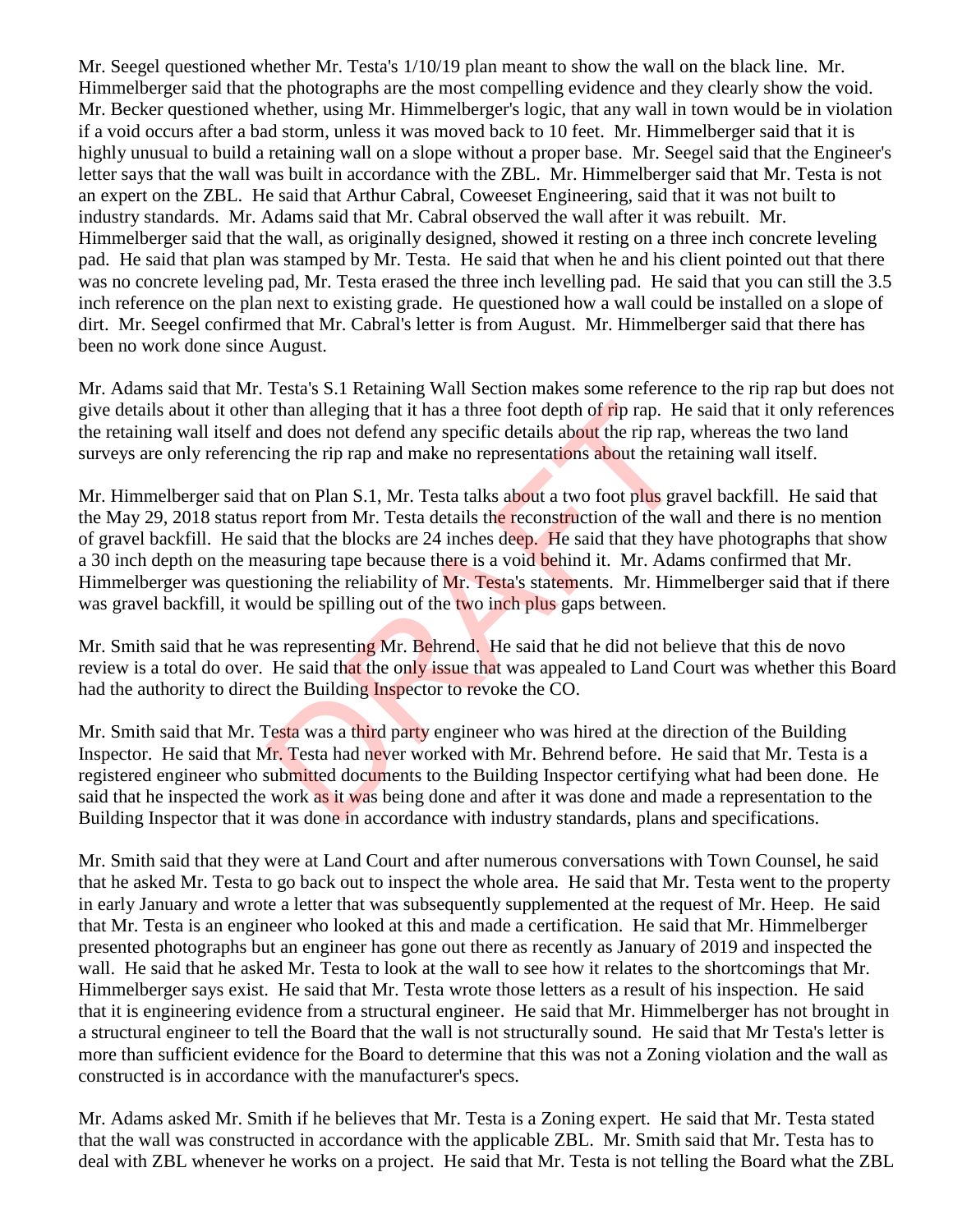is. He said that Mr. Testa believes that the wall was designed in accordance with ZBL, which is something that he does every day. He said that the letter is not to suggest that he is an expert on Wellesley's ZBL but that the wall was designed in accordance with what he reads in the ZBL. Mr. Adams said that Mr. Testa designed the retaining wall to be placed where he was directed to place it by the property owner. Mr. Smith said that the Building Inspector was also involved in this. Mr. Smith said that he was not present when the discussions took place many months ago. He said that what he does know is that the Building Inspector said that the placement of the wall in that location complied with Zoning and according to the structural engineer, the wall is sound and built in accordance with the plans and specifications.

Mr. Adams said that the neighbor believes that the retaining wall is not in compliance with the ZBL.

Mr. Becker confirmed that Mr. Smith and Mr. Behrend did not see Mr. Testa's letters before they were sent to Mr. Smith. Mr. Smith said that he passed the letters along to Mr. Heep after he received them and Mr. Heep suggested that the letters be re-addressed to the Board and consolidated. Mr. Himmelberger said that there was a change of the letters dated January 10, 2019 and January 23, 2019. He said that the letter of February 27, 2019 is the first reference to applicable ZBL.

Mr. Himmelberger referred to Mr. Becker's comment about winter conditions and effects on walls. He said that the photographs that were part of the November submittal were taken shortly after the wall was installed. He said that they show the voids. He said that he is not surprised that there are voids because the wall is placed on a slope

Mr. Seegel said that when the Board voted to revoke the CO, the reason that it was doing so is because the Board did not have a letter from an engineer with a plan where it was certified that it was structurally sound. He said that the Board has received that letter. He said that his recollection is that there was nothing beyond those items that the Board asked Mr. Grant to obtain. Mr. Himmelberger said that the Board already had those letters. He said that a letter, dated August 2, 2018, attested to the fact that the work was acceptable to support the wall and slope above, had installed a drainage system at the wall at the top, not shown on the asbuilt. He said that Mr. Testa was saying that today and as prior to the Board's consideration in November, with the only additional piece being added on February 27, 2019 that it is in compliance with Zoning. ed to Mr. Becker's comment about winter conditions and<br>were part of the November submittal were taken shortly<br>le voids. He said that he is not surprised that there are vo<br>n the Board voted to revoke the CO, the reason that

Mr. Seegel said that the letters that the Board received reflect the Board's request. He said that he was not sure if the Board had the authority to rescind the CO.

Chris Heep said that his experience with this case since it went to litigation is that the owner of 16 Mountview has been attempting in serial fashion to provide the ZBA with an additional level of assurance that the wall was built safely. He said that it is fair for the Board to question the content of those letters. He said that there may have concern that the first letter was not sufficient to address all of the concerns that the Board might have in remand, so another letter came in. He said that when he looked at the letters a few days prior to this hearing, he noticed that they were addressed to Mr. Smith and asked that the letters be readdressed to the ZBA, which is more suitable for a public hearing such as this. He said that it is entirely up to the Board to challenge the content of the engineering letters if it so chooses. He said that the fact that there were multiple letters represents that there was a good faith effort to do what the Board asked after the initial decision was filed.

Mr. Himmelberger said that they were suggesting that, as measured today, this wall is in excess of four feet.

Mr. Adams said that the Board was concerned at the previous hearing about how and if the wall was modified to address the conditions that led to its initial collapse. He said that there was also discussion as to what the actual height of the wall was. He said that his viewing of the drawings and Mr. Himmelberger pointing out that there are measurements today that clearly appear to indicate, based on a tried and true measure method, that this wall is more than four feet.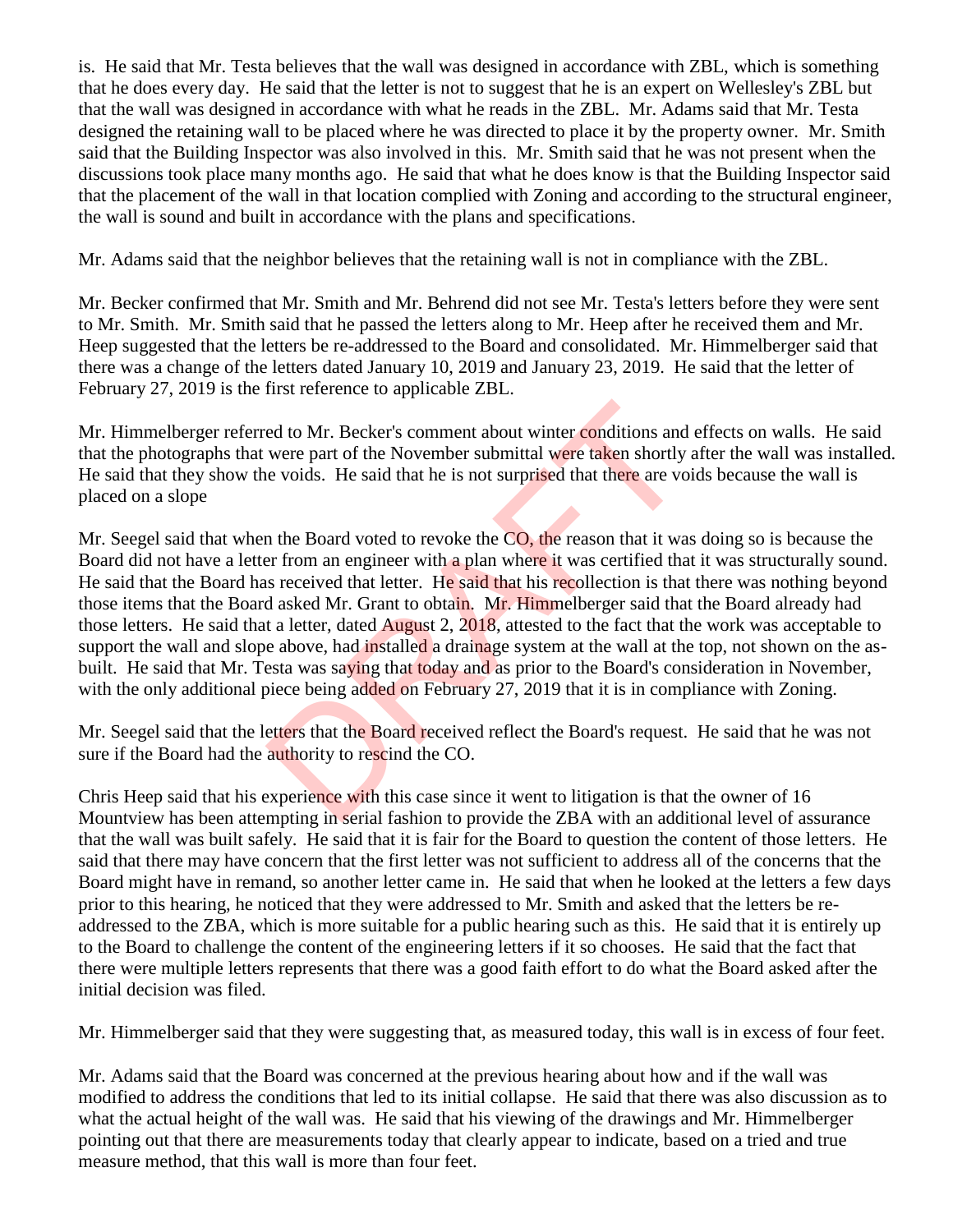Mr. Becker said that he disagreed with Mr. Adams. He said that, to take a defect that arises from the construction process and try to bend it into the definition of height that is in the ZBL is a stretch, at best. He said that the remedy to this issue is to go back to repair the soil at the base of the wall, not move the wall back to 10 feet. He said that the design of the wall is based on something that is less than four feet. He said that it was installed, according to Mr. Testa and others, in accordance with the drawings. He said that the concrete portion of the retaining wall is exempt under the bylaw because the unbalanced fill is less than four feet. He said that to take the rip rap portions of the site and try to apply the retaining wall provisions in the bylaw is not consistent with what people are being taught in structural and civil engineering classes in universities today. He said that it is not a retaining wall.

Mr. Adams said that if you design a retaining wall that is measured against the fill that it retains, there are some areas of the rip rap fill that stick above the retaining wall, so one could argue that if a piece of that stone was touching the retaining wall, that would be part of the balanced fill. He said that if someone chooses to build a retaining wall within 18 inches of the property line, they should be prudent in the design to ensure that it remains four feet because they do not have much room between the neighbors and the property line to build up the grade to make it comply. He said that building up the grade does not solve the problem because dirt that is added to the front will eventually erode. He said that if someone wanted to build a retaining wall to allow them to retain a slope so that they could gain more back yard, they should have given themselves enough space at the base of the retaining wall to maintain the four foot height.

Mr. Becker said that the elements of the proper design are in the Building Code that there are certifications for. He said that part of the issue is not in the ZBL. Mr. Adams said that the ZBL establishes a maximum four foot height for a retaining wall unless it is set back 10 feet. He said that it is assumed that it will be maintained into the future.

Mr. Seegel said that the measurements show the tape resting three to four inches below the bottom of the wall. Mr. Himmelberger said that is grade, where a straight line touches down when you run it along the face of this wall. He said that is the starting point from which to measure the wall.

Mr. Becker said that the design that was presented shows the unbalanced fill as less than four feet and is therefore exempt from the ZBL. Mr. Seegel said that Mr. Testa's January 10, 2019 letter talks about the concern that the wall was built on organic material. Mr. Testa said in his letter that that base of the wall is not supported on organic materials. Mr. Himmelberger said that there is a tree right there. He asked how anyone could certify that it is not on organic materials when there is a tree right under the wall. He said that was why he attacked Mr. Testa's reliability because it does not comport with what is there in the field. Mr. Becker said that Mr. Testa was talking about the soil material underneath not having deleterious material, and that includes organic matter. Mr. Himmelberger asked if a tree root is organic matter. Mr. Becker said that it is a tree root. He said that Mr. Testa was talking about the material underneath that is intended to provide support to the wall, not a tree root. He said that there is nothing in the ZBL that talks about a 1:1 slope or any other slope and how stable it is. to make it comply. He said that building up the grade de to the front will eventually erode. He said that if someo em to retain a slope so that they could gain more back ya at the base of the retaining wall to maintain the

Mr. Seegel said that he agrees that the wall meets the ZBL. Mr. Himmelberger said that there is no testimony as to whether the wall retains balanced or unbalanced fill. He said that Mr. Testa said that design and stability of the 1:1 slope has not been evaluated. Mr. Becker said that Mr. Testa was talking about the likelihood of a slope failure with the material above the wall coming down, independently of the wall.

Mr. Himmelberger said that, as measured in September, continuing through today, the face of the wall as measured from the top of the wall to where it hits the ground is greater than four feet and the wall, as constructed, is already showing evidence of failure.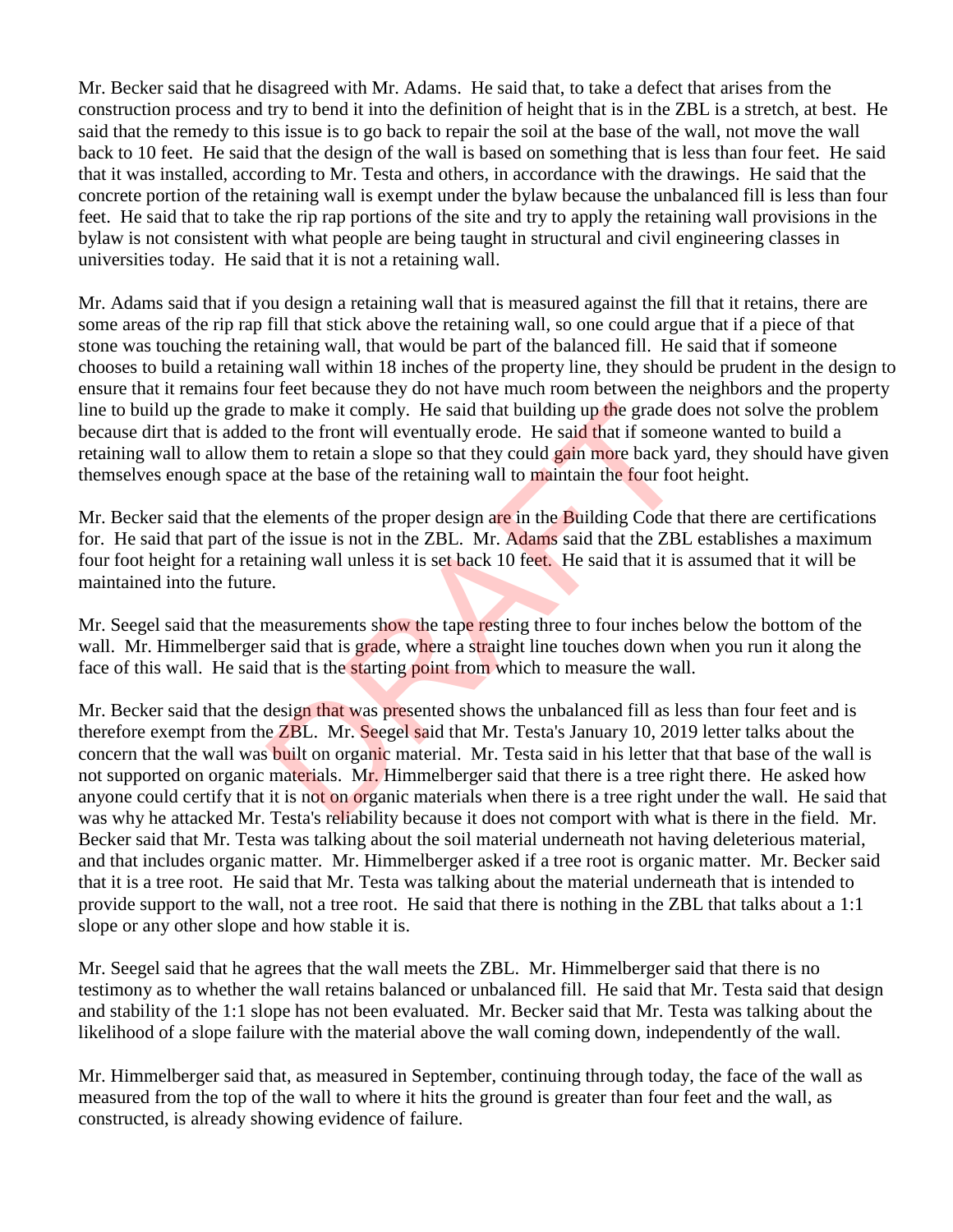Mr. Adams said that the ZBL does not actually talk about the height of the retaining but says that a retaining wall that retains less than four feet of unbalanced fill shall be exempt from the requirements of the section fo the bylaw.

Mr. Himmelberger said that his Client's frustration is that they made several complaints two years ago. He said that the wall was built and failed. He said that Mr. Grant, in his Stop Work Order, required that a final written report in which there is a certification from Mr. Testa that the inspection area is stable, safe and presents no current or future risk to the safety of the public. He said that his Client is down gradient of this.

Mr. Adams said that the letter from SFC Engineering, dated December 12, 2018, provided that certification. He said that it does not cite the documents that have been submitted to the Board recently. Mr. Himmelberger said that he did not receive a copy of that.

Mr. Adams said that he shares a number of Mr. Velez's concerns about the wall but they are not within the Board's jurisdiction. He said that he is concerned that the wall appears to be retaining some of the boulders.

Mr. Himmelberger said that there is yet to be a letter, compliant with Mr. Grant's requirement that there be a certification that this does not pose a present or future threat to public safety.

Mr. Seegel said that he did not see where this fails to comply with the ZBL. He said that it is clearly shown that the wall is retaining less than four feet of unbalanced feet at the back side. Mr. Himmelberger said that how you determine the height is measuring from the grade at the base at the face of the wall. He read an excerpt from Section XXIID. Retaining Walls C. General Provisions, of the ZBL. He said that it does not comply. Mr. Seegel said that B.1 of Section XXIID clearly makes this wall acceptable, in combination with Mr. Testa's letter. He said that was what the Board was looking for when it revoked the CO. Mr. Adams said that the Board had an almost identical letter before the previous hearing with the exception that it did not say that it complies with Zoning. hat there is yet to be a letter, compliant with Mr. Grant's is not pose a present or future threat to public safety.<br>
id not see where this fails to comply with the ZBL. He si<br>
less than four feet of unbalanced feet at the

Mr. Himmelberger said that Plan S.1 shows fill to the top of the face of the wall at four feet. He said that now you measure down to see if it is four feet or more. Mr. Seegel said that the exemption talks about retaining less than four feet of unbalanced fill. He said that he understands Mr. Velez's concerns. He said that when he re-read everything, he did not see how this wall would not be exempt from the bylaw.

Mr. Himmelberger said that in determining height, it talks about measuring from the grade at the base at the face of the wall to the grade at the back of the wall at the same section. Mr. Seegel said that section discusses things that are not exempt. He said that this does not reach the general provisions.

Mr. Adams said that the bylaw is not clear about what constitutes the fill at the back of the wall. Mr. Becker said that it is the stuff that is providing the lateral load which the retaining wall is intended to resist. He said that the soil on the slope is treated in the design as what is called surcharge. He said that there is extra load that is applied to the soil behind the wall to account for the stuff above. He said that Mr. Testa said that they did that. He said that it does not matter what the material is. Mr. Adams said that would assume that there is a level of continuation between the fill at the base. Mr. Seegel said that the wall is built with a slope behind it. Mr. Adams said that the grade that the wall is on is also sloped. He said that the material being retained, to the degree that some of the boulders are resting against the retaining wall, raises a question as to whether that is part of the unbalanced fill.

Mr. Himmelberger said that the exemption in the bylaw talks about retaining walls that retain less than four feet of unbalanced fill. He said that Plan S.1 shows the wall retaining four feet. Mr. Becker said that the plan shows four feet to the peak of the wall and the slope comes down at the back of the wall. Mr. Himmelberger said that the plan shows rip rap going to the top of the wall. Mr. Adams said that the rip rap is below the top of the wall in some spots. Mr. Himmelberger said that this goes to the reliability of Mr. Testa.